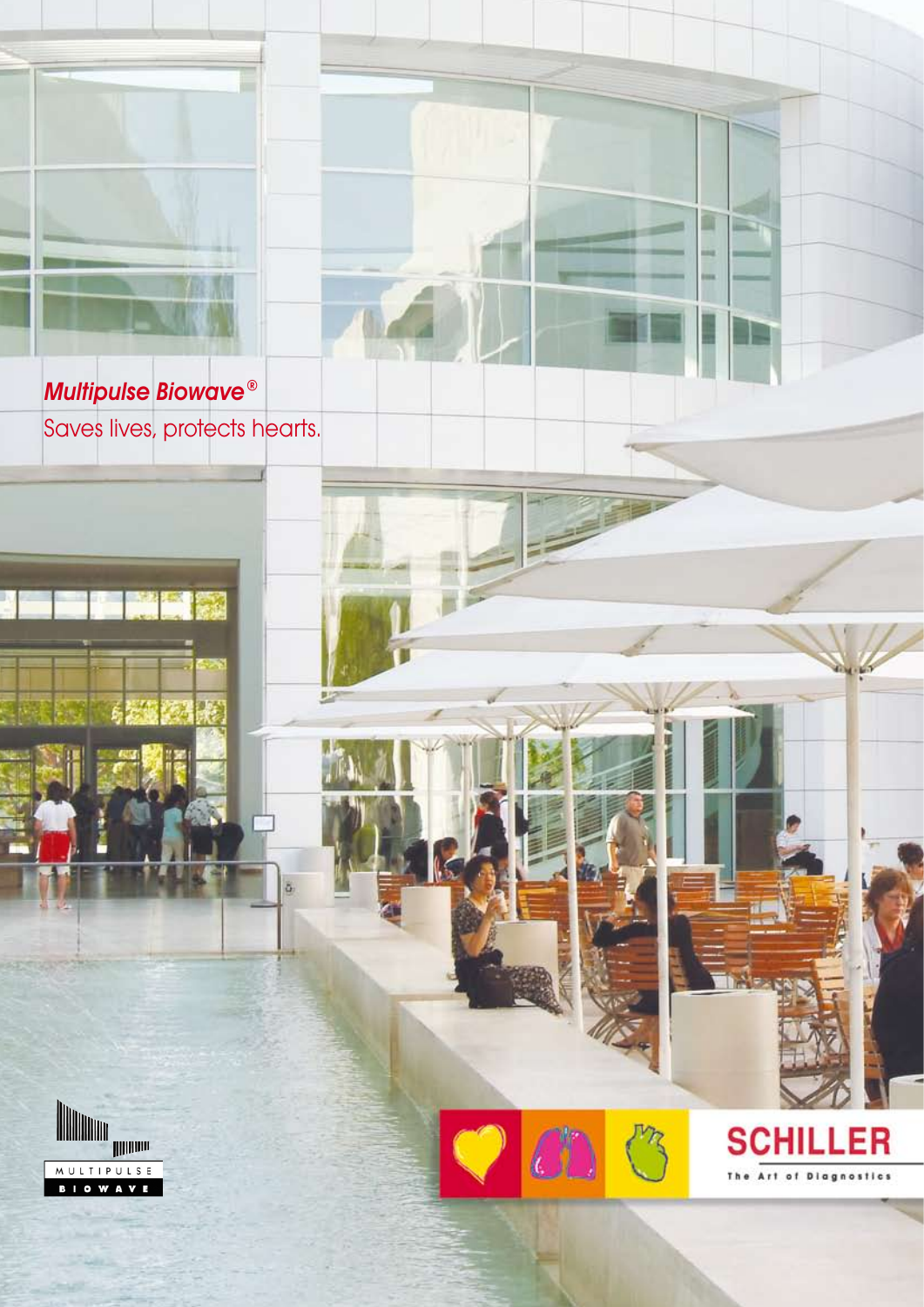## Multipulse Biowave® – gentle, safe defibrillation.

### Sudden cardiac arrest – what exactly does it mean?

Sudden heart death is caused by cardiac arrhythmia, that is to say, a problem in the heart's stimulation mechanism. The heart no longer receives the regular electrical pulses it needs to contract the heart muscles, so it stops beating at its normal rhythm. The resulting ventricular fibrillation means that the heart muscle can no longer contract, the heart can no longer pump blood into the blood circulation system, and, as a result, circulation ceases within seconds. The patient becomes unconscious after just two minutes, and after three to five minutes, will suffer permanent harm, and after an average of ten minutes, brain death occurs.

### Defibrillation – the only life-saving technique for sudden heart death!

To most people defibrillation means a strong electrical current or voltage pulse which re-stimulates the heart's electrical activity, enabling it to produce a regular heart beat. It is essential that the electrical characteristics of the defibrillation pulse are adapted to the physiological properties of the human heart, because only by doing so is it possible to ensure that defibrillation will be effective and not cause harm to the patient.

#### Criteria for successful defibrillation (1, 2):

• It must be applied quickly enough. As every minute passes, the chances of survival for the cardiac arrest victim fall by 10%. Even after just five minutes irreversible brain damage is likely to occur, and another 10 minutes usually means that the patient will die.

- The first phase must be long enough. The first phase of the biphasic pulse must sustain the stimulation time required physiologically  $(4 - 5 \text{ ms})$  (3) in order to excite all the cells, halt the arrhythmia, and restore the heart rhythm.
- It must be sufficiently efficient. The pulse must be sufficiently effective, i.e. indicate a current peak exceeding the excitation threshold of the myocard cells.
- The second phase must be appropriately sized. This is in order to suppress the residual load from the first phase and avoid refibrillation (arrythmia restarting).
- It must protect as much as possible. Since the energy used in defibrillation has a harmful effect, it needs to be reduced to a minimum (lowest possible defibrillation threshold).

### Multipulse Biowave® – gentle, safe defibrillation

The **Multipulse Biowave**®, the patented (4) defibrillation pulse wave implemented in SCHILLER equipment, is pulsed at high frequency. It consists of two fixed duration phases of current flowing in opposite directions (bi-phasic). The characteristics of Multipulse Biowave® ensure that it is extremely effective and safe while the energy is extremely low.

### Multipulse Biowave® saves a life on Christmas Eve

### 13-year old Joan had collapsed suddenly while she was playing a game on her PC. Rapid deployment of a defibrillator saved her life.

There were no signs of any health problems and no warning. A viral infection caused Joan's heart to stop because of an undetected inflammation of her cardiac muscle. Without immediate resuscitation and the rapid deployment of a defibrillator the young patient would not have stood a chance.

Joan's vital functions were maintained after a neighbour carried out immediate heart massage and artificial respiration, and following the rapid arrival of a first aid team carrying a FRED® defibrillator from SCHILLER – implementing the protecting pulse technology of **Multipulse Biowave**<sup>®</sup> The emergency doctor who arrived later was able to send the youngster to the Children's hospital in Karlsruhe in a stable condition, thus completing a perfect rescue operation.

The defibrillator was a gift to the German Red Cross in Karlsruhe; the organisation has tirelessly been running a 'Battle against Cardiac Arrest' campaign to draw attention to the need for defibrillators.

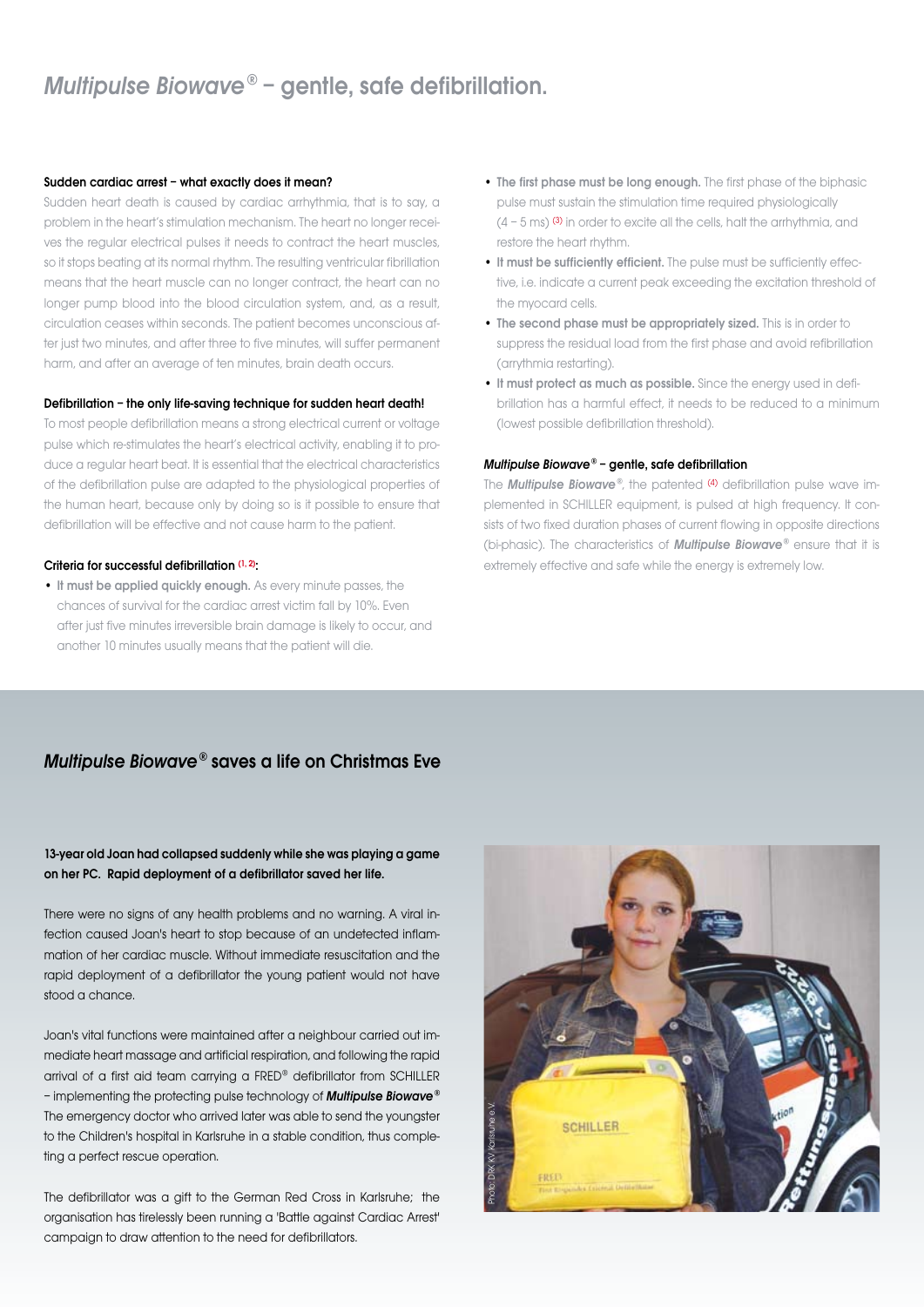# Current and Energy, what they mean for defibrillation. '... it is the current that defibrillates. Not the energy."

### The effectiveness and thus the success of a defibrillation can be guaranteed only if, during the first phase, a current of a specified strength is applied for a specified period.

Although this elementary, electro-physiological principle has been known for over 100 years, repeatedly reasserted since then by many renowned scientists, and supported recently by some of the most important Organisations such as the AHA (American Heart Association) and the ERG (European Resuscitation Council), many circles still believe that it is the energy that is the crucial factor for effective defibrillation.

- The Energy in itself is not a factor for the effectiveness of a defibrillation pulse
- A high-energy pulse can be totally inefficient, i.e. not have a defibrillation effect if it does not reach the necessary amperage (excitation threshold) for a specified period (excitation time)
- Energy lacking sufficient efficiency, i.e. amperage, during the crucial phase (first phase), is unnecessary and can be considered to be a harmful factor
- Energy released beyond the cell excitation period is unnecessary and can be considered to be a harmful factor

### The objective. A defibrillation pulse should as far as possible guarantee the greatest possible efficiency and safety!

- Since it has a harmful effect, the pulse energy must be kept as low as possible
- The pulse during the (first) phase crucial for defibrillation must be of sufficient duration and must reach sufficient amperage
- Existing pulses do not always meet the two basic conditions of a theoretical pulse. Often the pulses for the current are too weak, yet are applied for longer, thus releasing high levels of useless and harmful energy.



Energy is not a measurement of effectiveness:

Example of three pulses at the same energy value of 200 J, but only the third one (on the right) is capable of effective defibrillation.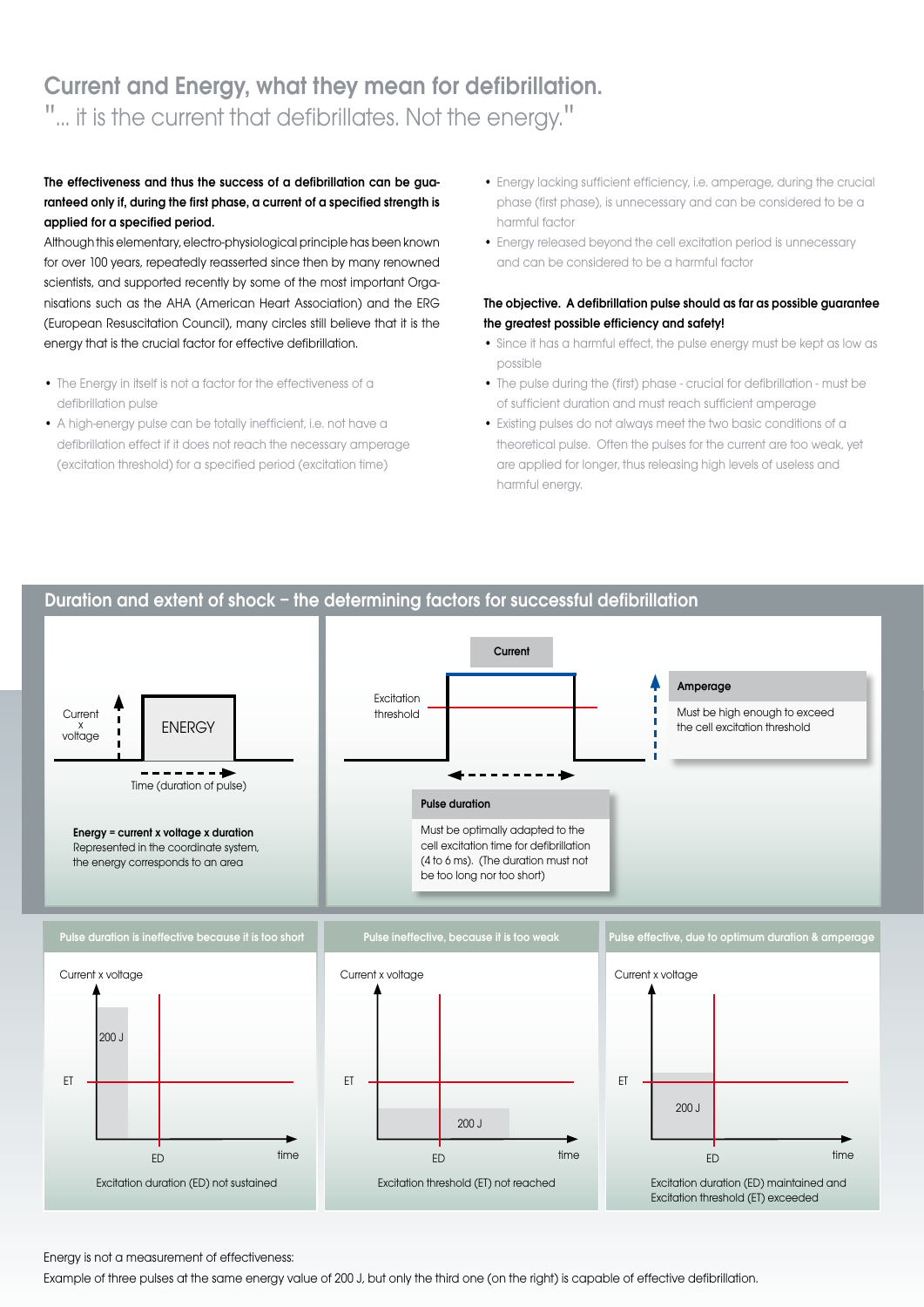## Multipulse Biowave®: The correct amperage – the best phase duration.

This biphasic pulse has a form that precisely meets the physiological requirements of a defibrillation procedure. The basic difference in this pulse – and its main advantage - is that it is released in pulse form.

### The principle of a pulsed shock

The principle of the pulsed curve type is that the current and the energy affect the heart for only some of the time – with the major advantage that less energy is released onto the heart than with a non-pulsed impulse.

- The pulse signal consists of a series of single pulses separated from one another by pauses
- The duration of the single pulse and the subsequent pause is

variable and is specified using what is known as the 'pulse duty factor'. For example the pulse duty factor is 50 % where the single pulse and the pause have the same duration (pulse duty factor = the ratio of pulse duration to the total duration of pulse + pause)

This pulse is therefore made up of a sufficiently high current (= high efficiency) and with a particularly low – about half – energy requirement (= very low, or zero harm level). This corresponds exactly to the principle of the best possible defibrillation.

### Traditional, continuous biphase

### The principle of the Multipulse Biowave® pulse





Half the energy released with strong and effective average current: In the interval between the pulses no current flows, and no energy is released.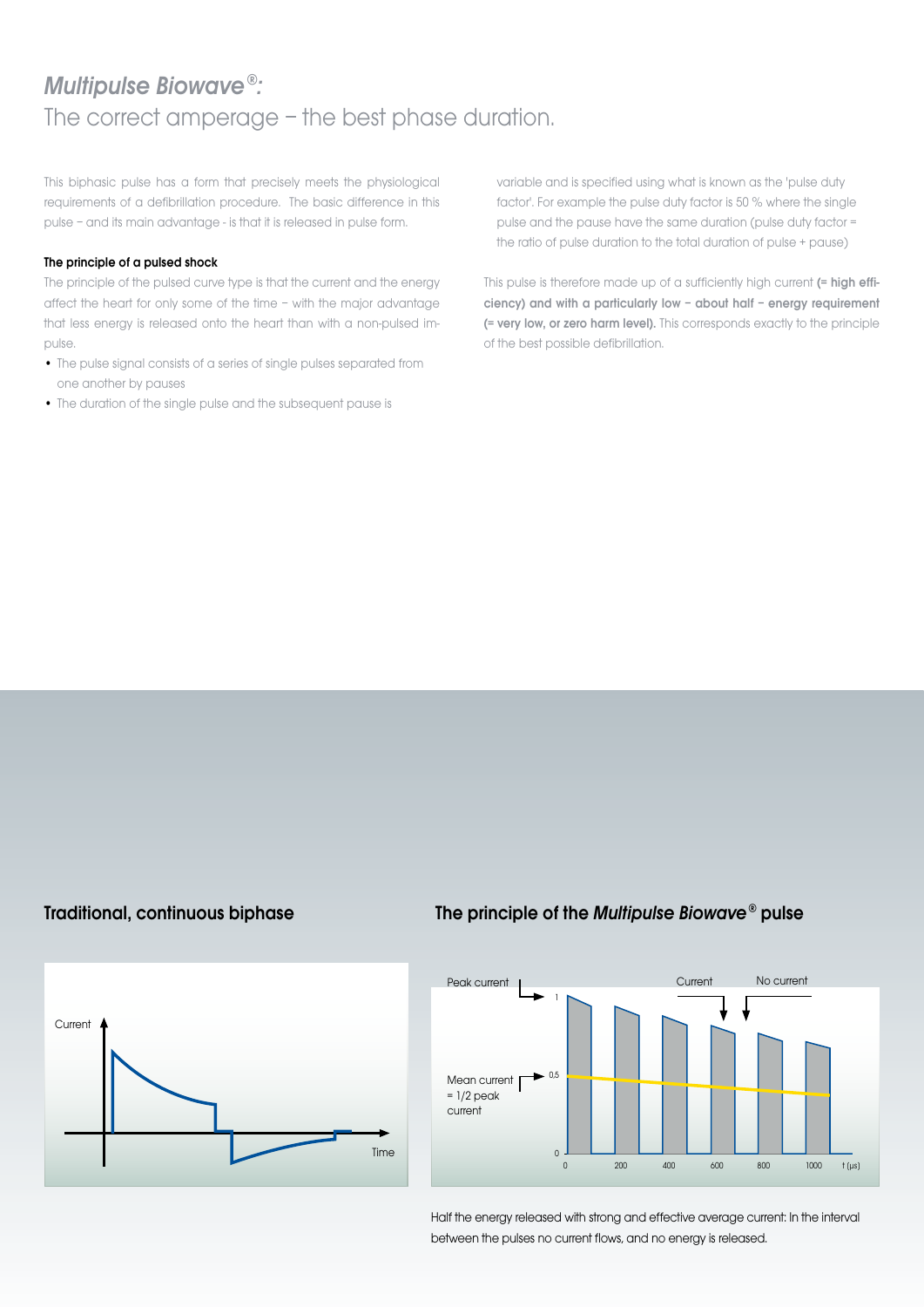# Multipulse Biowave®: Optimised to suit every patient.

Using the 'chopping' principle all the criteria can be applied successfully to every patient because the pulse duty factor can be selected to balance out the differing requirements and situations.

Adapting the pulse duty factor to differing patient impedances. Despite the fact that patients' impedance varies widely, a constant average current is maintained for all pulses.

Pulsed biphasic Multipulse Biowave®



Basic shape of the defibrillation pulse: Pulse duty cycle 50 % Red marks indicate mean current.

### Multipulse Biowave® – optimised to suit every patient



Example of how the **Multipulse Biowave®** defibrillation pulse can be adapted to different patient impedances by selecting the pulse duty factor to maintain the mean current at constant (5).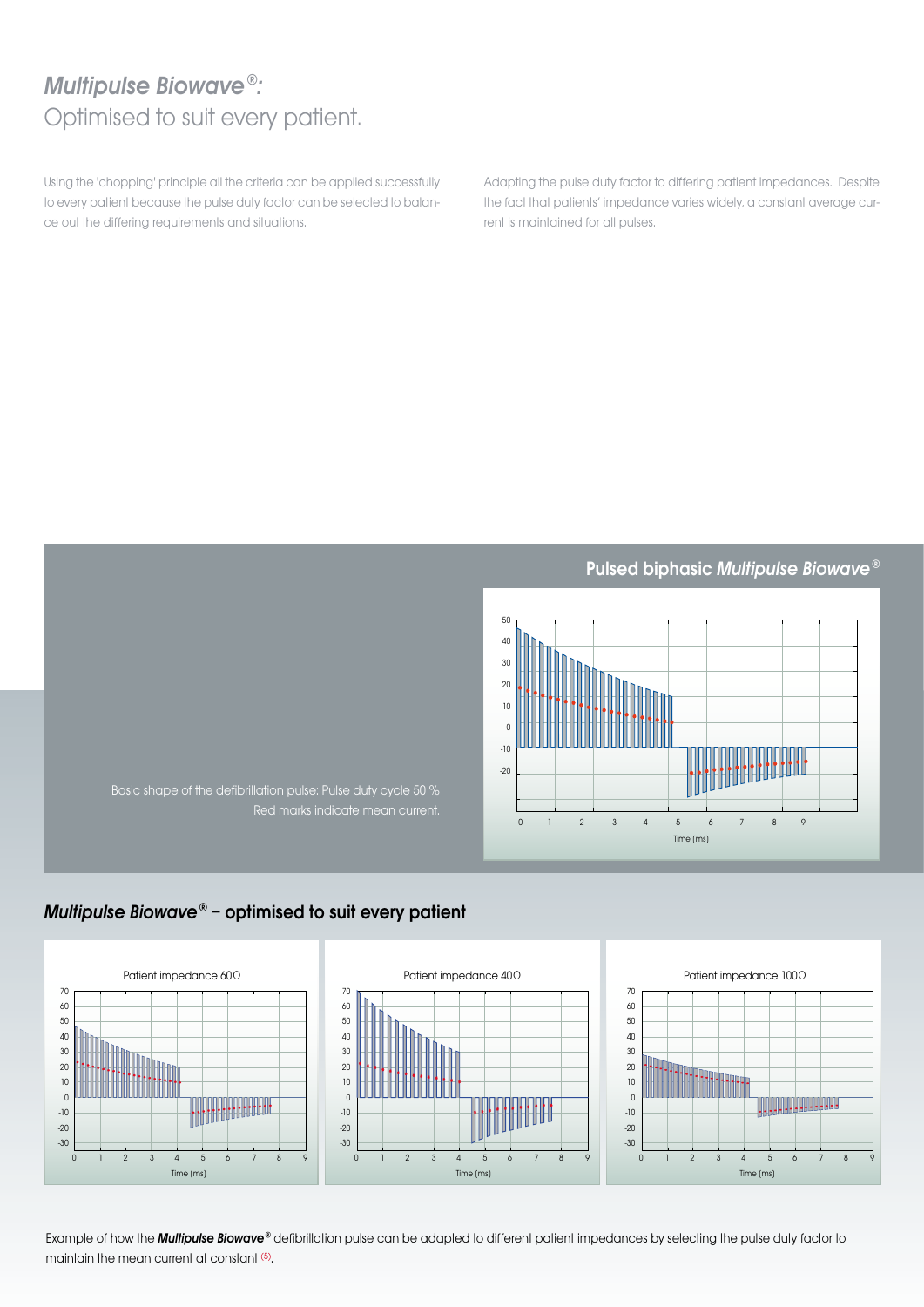# Multipulse Biowave®: Highly effective at very low energy – particularly gentle and protective.

Highly effective pulses require less energy – defibrillation is more successful, easier and less harmful. Fewer effective pulses (whether monophase or biphase) to compensate for the lack of effectiveness caused by the release of high energy (for example by increasing the period of the first phase to 10 ms where a patient indicates higher impedance, such as 100 W), which is particularly harmful where a heart has previously suffered ischaemic damage, and where several shocks are given.

### Clinical studies

These studies examined the effectiveness of **Multipulse Biowave**® in the cardio version for atrial flutter and atrial fibrillation. The findings obtained are particularly suitable for assessing the effectiveness and safety of the pulse, because the ventricles are generally intact, i.e. that the effectiveness and safety of the shock are not hidden or falsified by the situational circumstances in the pre-clinical stage (ischaemia after lengthy cardiac arrest etc.) of the heart, which are present in the case of sudden heart death. The cardio version is in any case also more suitable as a source of findings than artificially induced ventricular fibrillation investigated in an electrophysiological laboratory where the parameters in no way relate to a real situation. The fibrillation is produced electrically, making defibrillation easier by a factor of 3, and the artificially provoked circulatory arrest lasts only 10 seconds.

### Harm caused by energy is documented in the blood

A detailed study with cardio version patients at the University of Florence <sup>(6)</sup> examined the blood values of patients with regard to creatin, kinase and myoglobin values. These substances indicate damage to the muscle tissue caused by the shock. This damage can affect the success of resuscitation during preclinical defibrillation.

### Harmfulness of the high energy shock



The creatin, kinase and myoglobin values in the blood, measured before (pre) and after (post) the cardio version, for high energy shocks (the orange line), and for shocks applied at lower, pulsed energy (yellow line). With the high energy shock there is a distinct rise in the blood values concerned (6).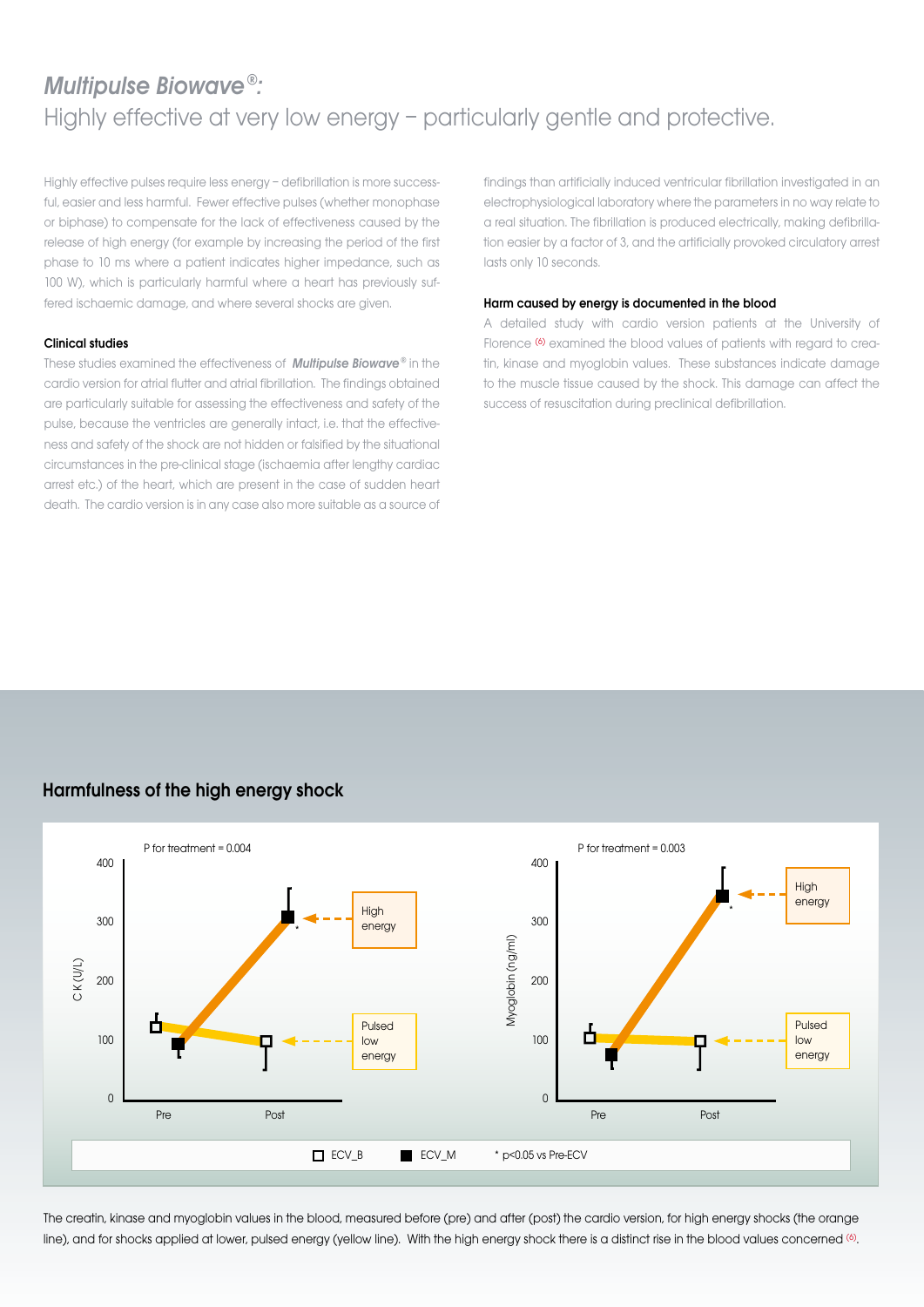### Preclinical studies

The quality (effectiveness and harmlessless) of a defibrillation pulse is to an extent indirectly shown in other ways – firstly in the post-shock effects of the patient signals immediately after the shock, and secondly in the successful resuscitation and survival rates of cardiac arrest patients.

### Post-shock effects

After a high-energy defibrillation shock the ECG signal takes a long time to return.

However if the shock is made at low energy, and particularly with the Multipulse Biowave®, this time is much shorter.

In addition, and regardless of this effect, after a successful defibrillation shock more or fewer physiological effects occur to the heart such as, for example, sustained asystolic or ventricular arrest (temporary paralysis of the heart muscle) and electrical instability. Firstly, these effects have a direct relationship with the condition of the heart muscle and the period of cardiac arrest prior to the shock, and secondly they are linked to the amount of energy applied. Where the shock energy is high the duration of such effects is basically longer (see examples 1 and 2) than with low energy shocks (and in particular with **Multipulse Biowave**® - examples 3 and 4.

### Silent heart after high energy shock **AV Block after high energy shock**



Computer analysis of an original patient ECG with AV-block as the result of a high energy shock



High energy shock (200 J single phase) with its characteristically relatively long return times for the signal, and the so-called 'silent heart' caused by stunning AV blocks and heart muscle instability which also occur frequently with high energy shocks.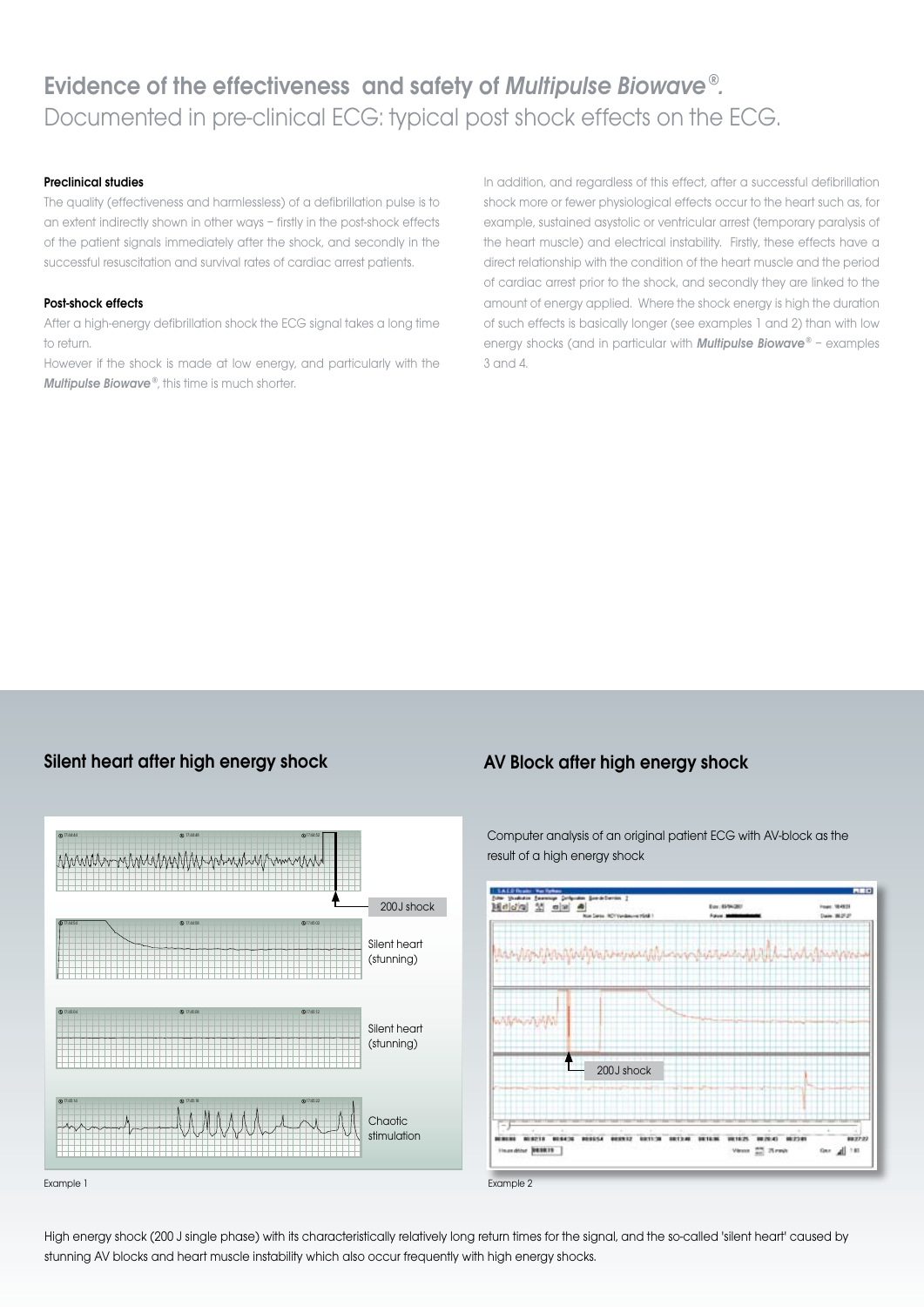

Successful defibrillation with the low energy pulse Multipulse Biowave®

Defibrillation with a 90 J Multipulse Biowave®: shock. It is possible to see how the signal returns very quickly after the shock and how the sinus rhythm returns spontaneously immediately after the shock. Many users have given reports of lives saved with **Multipulse Biowave®** where the patients regain consciousness immediately after the shock and were able to speak – much to the surprise of the first emergency medical attendants.

Example 3

### Shock with 130 J Multipulse Biowave®

![](_page_7_Figure_5.jpeg)

Original patient data: ventricular fibrillation sucessfully defibrillated with **Multipulse Biowave**®. Example 4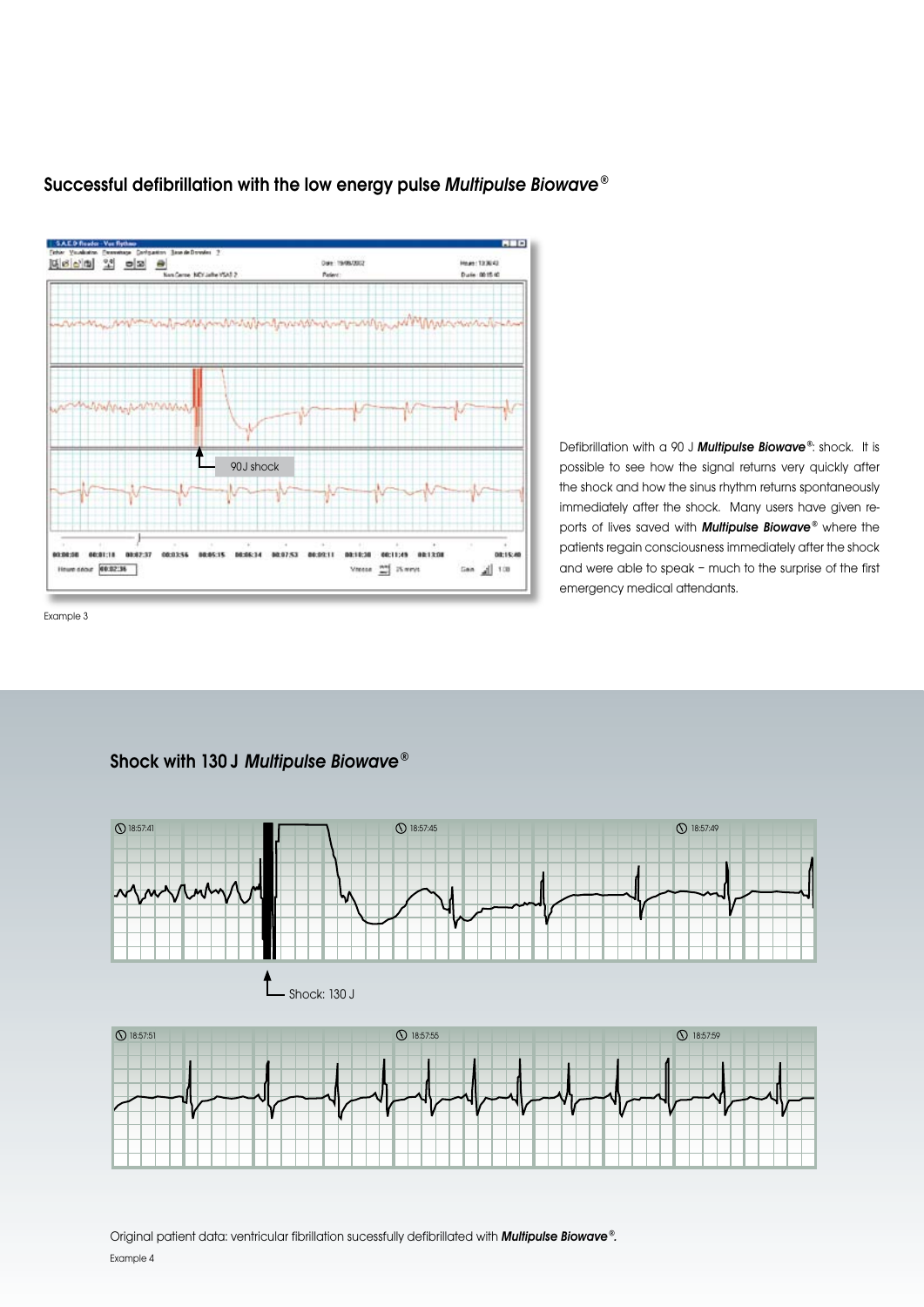## Resuscitation successes in cardiac arrest victims

|                                                                          | Valance <sup>(7)</sup><br>(biphase pulse) | A.P. Van Alem et al. (8)<br>Biphase defibrillator<br>using high energy |
|--------------------------------------------------------------------------|-------------------------------------------|------------------------------------------------------------------------|
| Defibrillated initial ventricular fibrillation                           | 27                                        | 51                                                                     |
| Ventricular fibrillation ends 5 s after shock                            |                                           | $50(98\%)$                                                             |
| Effective shock (ventricular fibrillation ends 12 s after the            |                                           |                                                                        |
| first shock and return to organised rhythm within the first minute       |                                           |                                                                        |
| after the shock, with at least two complex rhythms occurring             |                                           |                                                                        |
| within an interval of less than 5 s)                                     |                                           | $35(69\%)$                                                             |
| Effective defibrillation including relapse into ventricular fibrillation |                                           |                                                                        |
| that had been defibrillated more than once.                              | $23(85.2\%)$                              |                                                                        |
| Return to spontaneous circulation                                        | $12(44.4\%)$                              | 31(61%)                                                                |
| Hospital admission rate                                                  | $12(44.4\%)$                              | $20(40\%)$                                                             |
| Hospital discharge rate                                                  | $6(22.2\%)$                               | $7(14\%)$                                                              |
| Surviving patients with no consequential damage                          | $5(18.5\%)$                               |                                                                        |
| Time from emergency call until semi automatic unit deployed              | 3 bis 12 min                              | 3 bis 15 min                                                           |
| Proportion of CPR carried out by medical attendants                      | 4.8%                                      | $26(51\%)$                                                             |

Comparison between two studies into effective defibrillation (according to several definitions). Circulation returns spontaneously, as does the survival rate - one with a biphase high energy pulse, and the other with the biphase pulsed impulse. Please note the major difference in the proportion of CPR carried out by medical attendants.

### Standards and approvals that draw users and patients into a sense of false security:

Before a pulse may be used for defibrillation it must be subjected to an approvals procedure to check that it complies with certain standards.

### European standards and approval:

These merely govern electrical safety and the accuracy of the values stated by the manufacturer, without taking into consideration the effectiveness or any harmfulness of the defibrillation pulse.

### US standards and approval:

The American version adds a requirement to validate the pulse in an electrophysiological laboratory – where as we have already shown, the conditions are not at all relevant to defibrillation of pre-clinical ventricular fibrillation, and the results are therefore not representative.

### Summary:

Based on the currently applicable terms of the approvals procedure for defibrillation pulses users and patients cannot be assured that an approved defibrillator is effective and clinically safe!

## The maxim for defibrillation:

Sufficient CURRENT for effectiveness – minimum ENERGY to avoid harm to the patient!

![](_page_8_Picture_13.jpeg)